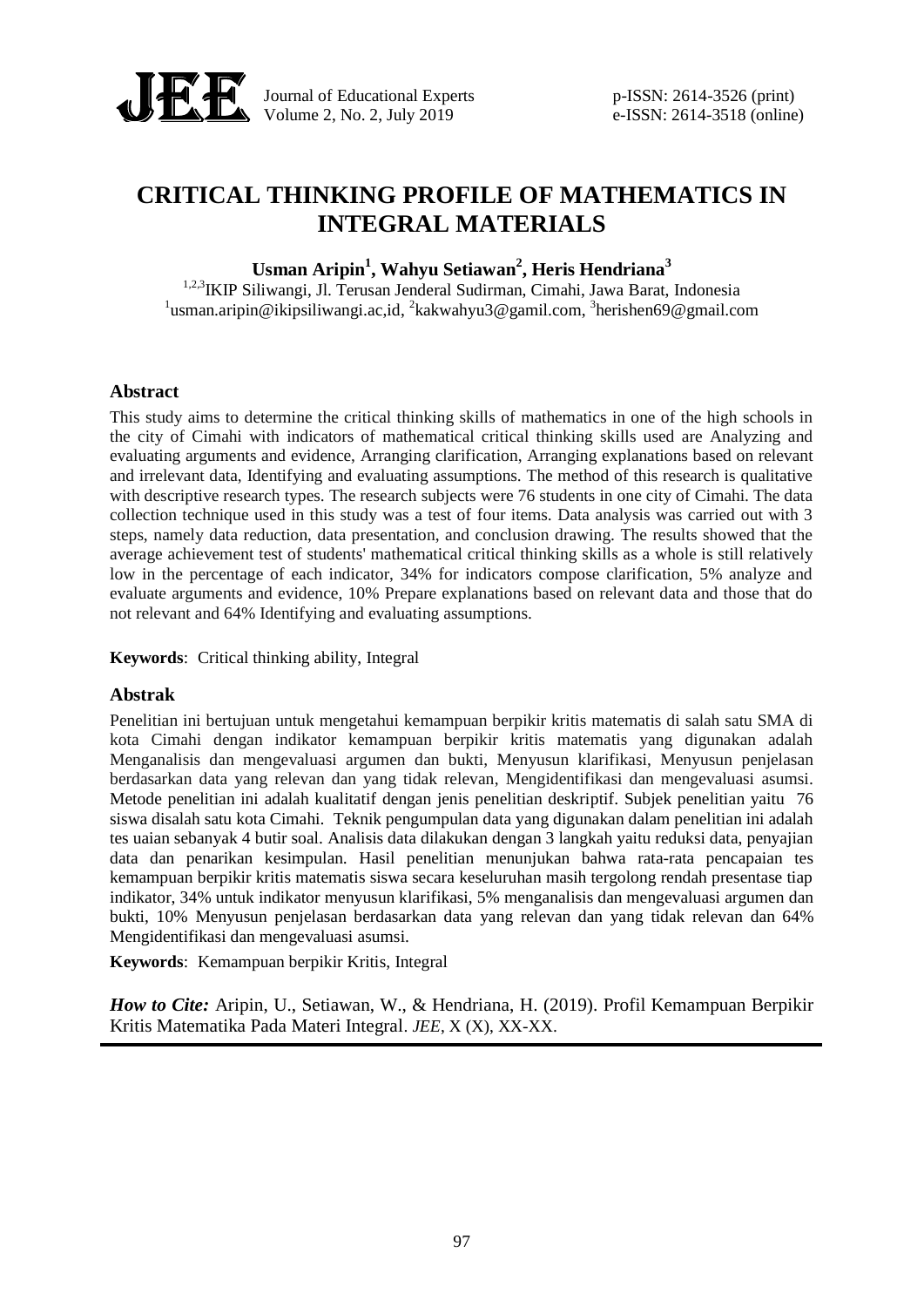# **INTRODUCTION**

Mathematics is a human activity carried out in everyday life both consciously and unconsciously. We often think that mathematics is a science related to calculations such as that carried out by a swordsman, accountant, surgeon and so on, whereas mathematics is not only as narrow as that mathematics is an activity of thinking, seeing patterns and looking for solutions that are expected. This is in line with the opinion of Lange (Sadiq, 2007) Mathematics can be seen as a language that describes patterns in both patterns in nature and patterns found by the human mind. These patterns can be real or imagined, visual or mental, static or dynamic, qualitative or quantitative, purely utilitarian or little more than recreational interests. They can emerge from the world around us, from the depths of space and time, or from the inner workings of the human mind.

Everyone does mathematical activities according to their capacity. For example, a warrior of mathematical activity is counting, farmers want to increase their production by observing changes and problems that exist, someone wants to arrive at a destination in a timely manner by choosing the right path, considering all the possibilities to get to the destination. Thinking activities whether calculating numbers or thinking about determining a decision by considering all the possibilities available is a part of mathematical thinking. Cocroft (Sadiq, 2007) reveals that it would be very difficult, impossible to live a normal life in very many parts of the world in the twentieth century without using the mathematics of some kind. Therefore mathematical abilities are very important benefits for human life.

One of the advantages of learning mathematics is that it can build critical thinking patterns both in mathematics and critically in solving life problems. Critical thinking ability is one of the types of mathematical abilities. Ennis (Novtiar & Aripin, 2017; Setiawan, 2015) means that critical thinking ability is the ability to think reflective that is reasonable and focused on what has been determined and trusted. Glaser (Sumarmo, et.all, 2012) reveals critical thinking skills in synergy with mathematical disposition skills that collaborate with reasoning knowledge, cognitive strategies to generalize, prove and analyze situations in a reflective manner.

Critical thinking ability is one of the high-level thinking skills or often referred to as the Higher order Thinking Skill (HOTS) ability. The ability to think critically can be mastered if someone has knowledge of material and understands it. Suppose students do not master these prerequisites the critical power will not be developed because someone must consider, assess and decide on a problem that requires good knowledge and understanding of the material. Besides, students who are trained in critical thinking skills will have a positive attitude between self-confidence, self-confidence, and firmness in various existing problem situations so that they can adapt to their various environments. This is shared by Tresnawati, Hidayat, & Rohaeti (2017) developing mathematical abilities, especially critical thinking skills, a student must have a confident attitude and believe in their abilities so that they avoid anxiety and doubt.

Johnson (Hidayat, 2012) suggests that critical and creative thinking allows students to study problems systematically, face millions of challenges in an organized way, formulate innovative questions, and design problems that are seen as relatively new. This shows that critical thinking skills need to be developed and can be improved in learning so students can think critically in facing each problem. Students will always study the problem systematically, organized and consider and be able to take an accurate decision in solving the problem. This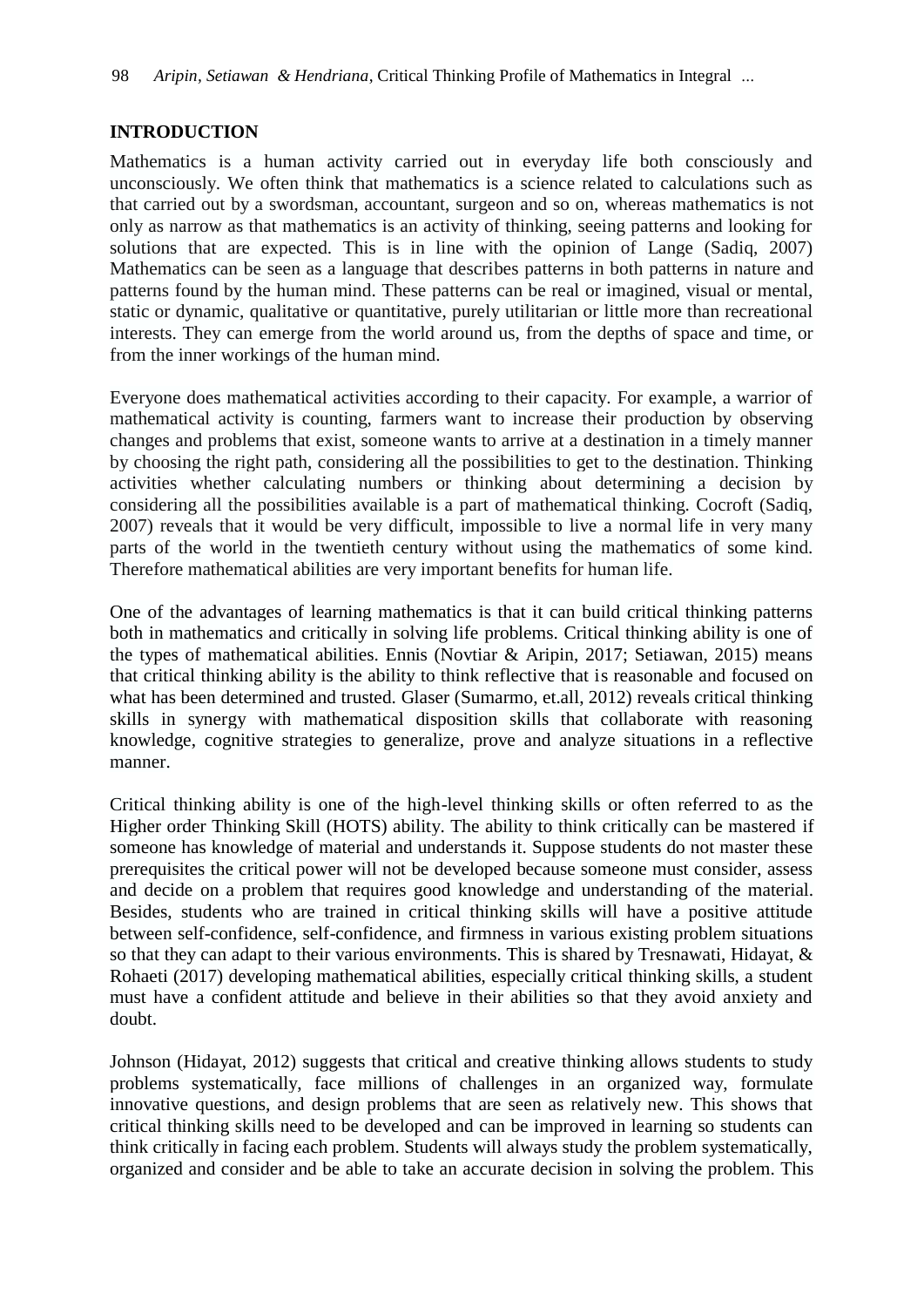is emphasized by Hassoubah (Hidayat, 2012) stating that by thinking critically and creatively the community can develop themselves in making decisions, judgments, and solving problems.

The ability of critical thinking in mathematics to be difficult to develop because student learning habits are only fixated on existing formulas and already feel sufficient if they can already use the formula. This is in line with the opinion of Hendriana (Hidayat, 2012) saying that students only imitate and record how to solve problems that have been done by the teacher. If they are given different questions with practice questions, they are confused because they do not know where to start working.

Critical thinking ability in this study measures the integral material. This material is a branch of calculus that is widely studied by students even though it is not a mathematics department because this material is needed by various other disciplines such as engineering, economics, Mathematics and Natural Sciences, etc. Interactive material is also one of the materials that is considered difficult by most students.

Based on the above explanation, it is necessary to examine students' high-level thinking skills, namely the ability to think critically mathematically in teaching and learning activities at school. Therefore researchers are interested in researching the title "Profile of Mathematical Critical Thinking Ability on Integral Material" with the indicators taken are analyzing and evaluating arguments and evidence, Arranging clarification, Arranging explanations based on relevant and irrelevant data, Identifying and evaluating assumptions. This study aims to determine the mathematical thinking ability of high school students.

#### **METHOD**

This study uses qualitative methods with descriptive research types. This study aims to describe high school students' critical thinking skills in integral material. The research subjects were 76 students in one city of Cimahi. The data collection technique used in this study was a test of four items. Then the question has been validated first and revised according to the suggestions of the validators. There are questions as follows:

#### **Problem No. 1**

Note the completion of the following questions !

$$
\int \frac{x^3 + 2x - 1}{x^2} dx = \frac{\frac{1}{4}x^4 - \frac{2x^2}{2} - x}{\frac{1}{3}x^3} + c
$$
  

$$
= \frac{\frac{1}{4}x^4 - x^2 - x}{\frac{1}{3}x^3} \times \frac{12}{12} + c
$$
  

$$
= \frac{3x^4 - 12x^2 - 12x}{4x^3} + C
$$

Look at what part of the error solving the problem above! explain with relevant arguments!

#### **Problem No.2**

Prove the indeterminate form of integration below!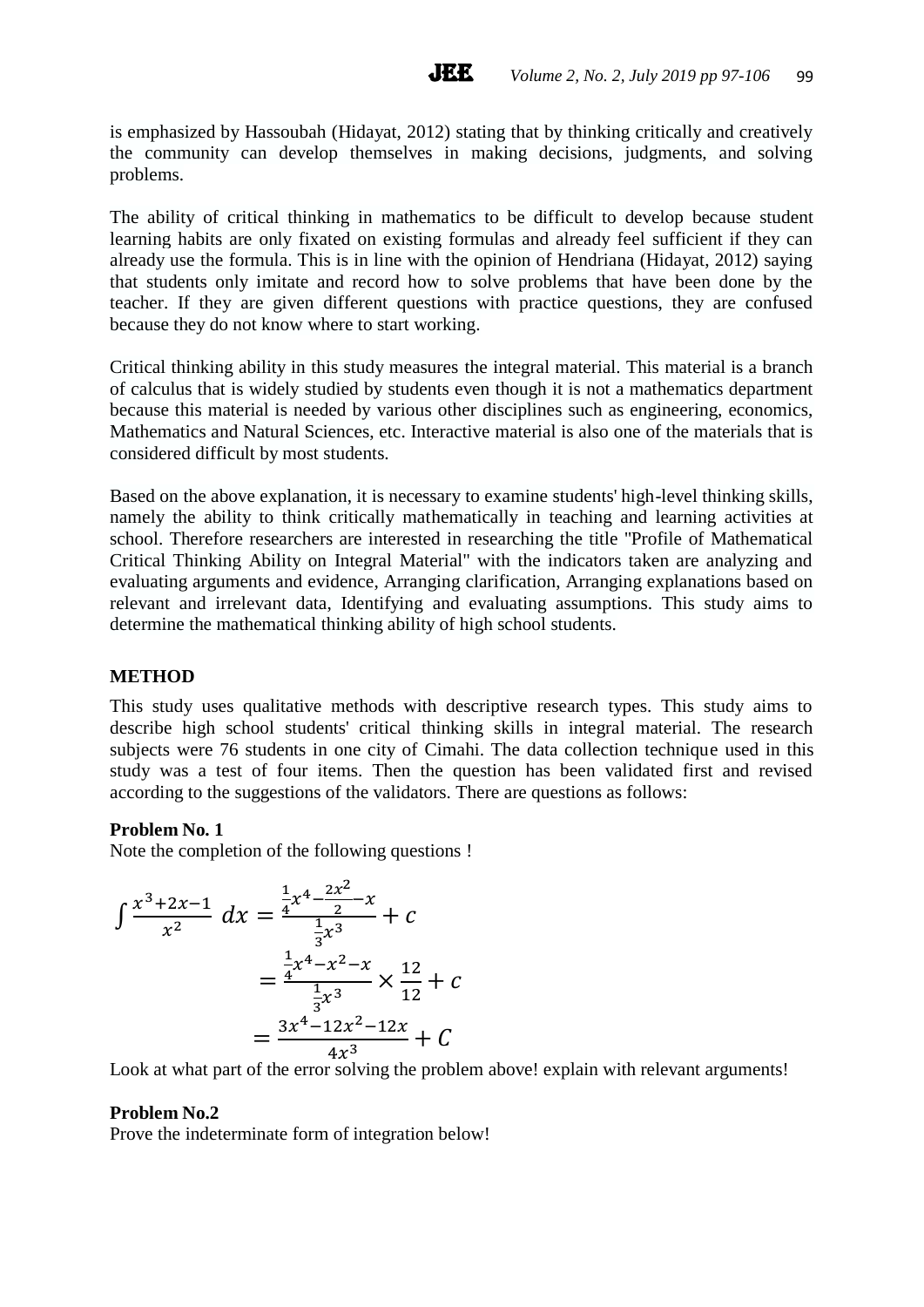$$
\int x^3 \sqrt[5]{\sqrt[5]{x^5 \sqrt[3]{x^2 \sqrt{x}}}} dx = \frac{42}{178} x^4 \sqrt[5]{\sqrt[5]{x^5 \sqrt[3]{x^2 \sqrt{x}}}} + C
$$

## **Problem No.3**

Marginal cost y 'as a function of the unit of goods produced x, determined by the formula  $y' = 1.064 - 0.005x$ . Explain how to find the total cost of the function if the initial cost 16,3!

#### **Problem No .4**

Ani said to complete the form,

$$
\int 8x(2x-1)^5 dx
$$

With substitution techniques. Whereas rani completes it using partial techniques. Do you think Rani and Ani's answers will be the same? If the answer is different, who is right? Explain!

To calculate the percentage of achievement of critical thinking skills in the score of questioning according to Susilawati (Herdiman, Nurismadanti, Rengganis, & Maryani, 2018) the following formula can be used:

$$
P = \frac{T}{SxN}x 100\%
$$

Information :

 $P =$  Percentage of scores for each stage of each item

 $T = Total score of each indicator for each item about all subjects$ 

 $S =$  Maximum score for each indicator for each item  $N =$  many subjects

Next to be able to classify and interpret the scores of each item according to Ridwan (Zakiyah, Imania, Rahayu, & Hidayat, 2018) can be used with Table 1 which is presented as follows:

**Tabel 1**. Classification Percentage Criteria used in Research

| Criteria $(\% )$  | <b>Clarification</b> |
|-------------------|----------------------|
| $0 \le N \le 20$  | Very Low             |
| $20 < N \leq 40$  | Low                  |
| 40 < N < 60       | Enough               |
| 60 < N < 80       | Good                 |
| $80 < N \leq 100$ | Very Good            |

Data analysis was carried out with 3 steps, namely data reduction, data presentation and conclusion drawing.

### **RESULTS AND DISCUSSION**

#### **Results**

This research was conducted in one of the high schools in the city of Cimahi by conducting test tests on integral material in class XI IPA. The question consists of 4 questions to measure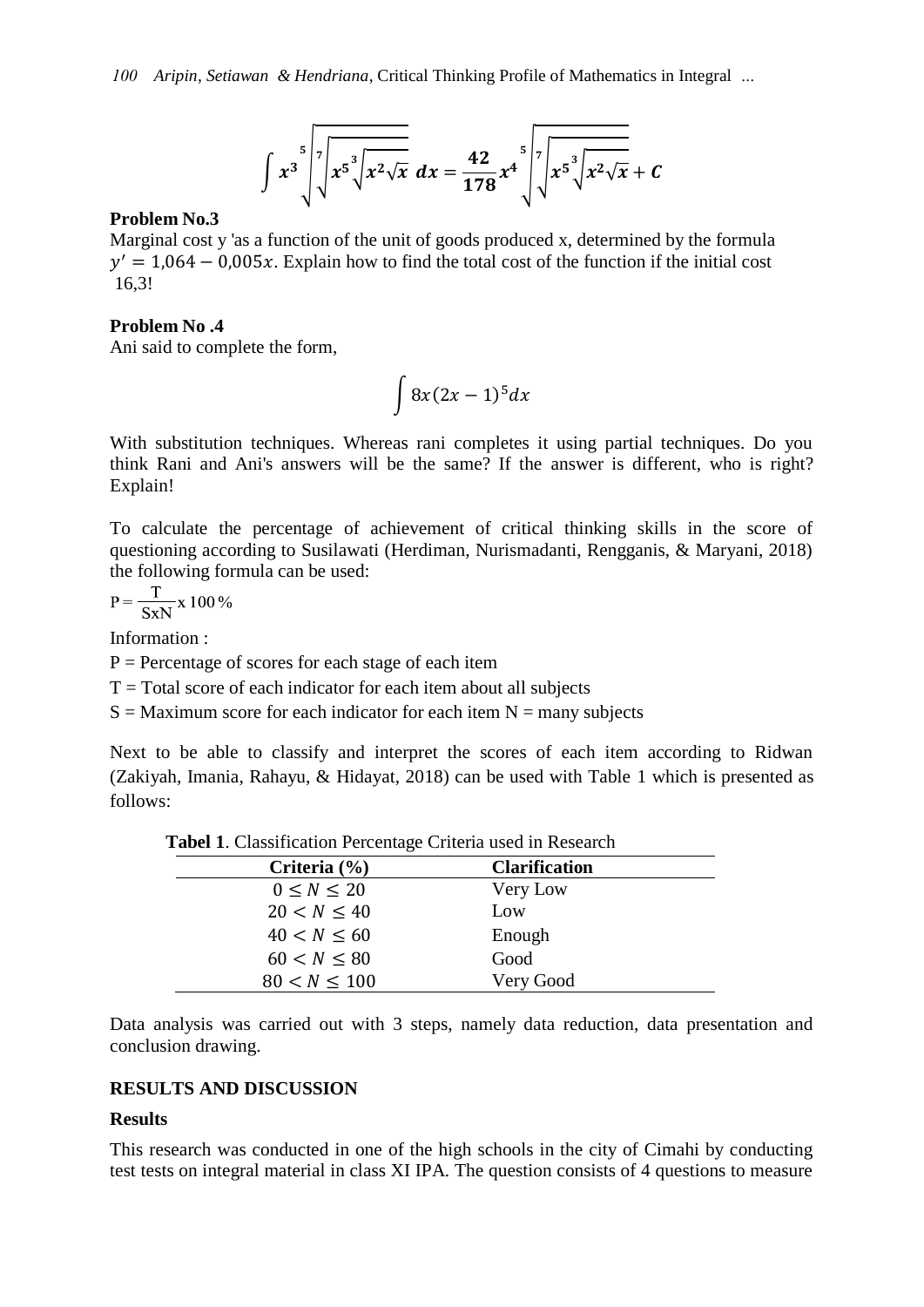critical thinking skills. Each question is given a score of 4 and the maximum score for the five questions is 20. The answers described referring to the indicators compiling clarification, analyzing and evaluating arguments and evidence, compiling explanations based on relevant and irrelevant data, identifying and evaluating assumptions. There are results of tests of critical thinking skills presented in the following table:

| <b>Table 2.</b> Description of the Results of the Critical Thinking Ability Test |           |                  |                  |           |
|----------------------------------------------------------------------------------|-----------|------------------|------------------|-----------|
| <b>Critical thinking</b><br>ability                                              | Problem 1 | <b>Problem 2</b> | <b>Problem 3</b> | Problem 4 |
| $\bar{x}$                                                                        | 1,35      | 0.18             | 0,38             | 2,5       |
|                                                                                  | 0,60      | 0.53             | 0,58             | 1.48      |
| achievement                                                                      | 34%       | 5%               | 10%              | 64%       |

Based on Table 2, it can be described that the achievement of the items in question 34% for the indicators composes clarification, 5% analyzes and evaluates arguments and evidence, 10% Makes explanations based on relevant data and irrelevant and 64% Identifies and evaluates assumptions. The results of achievement of mathematical thinking skills in questions number 2 and 3 are interpreted very low, questions number 1 are low and questions number 4 are in good category.

# **Discussion**

The results of the achievement of each item about mathematical critical thinking skills in the integral material as a whole are still low except the question number 4, which means that the problem of critical thinking skills is still considered difficult by most students. Syahbana (Novtiar & Aripin, 2017) says that there is still a low average mathematical thinking ability of middle school students. The average value of mathematical critical thinking skills of junior high school students is only 68 on a scale of 0-100. Both junior and senior high school level questions about students' mathematical critical thinking skills are still unsatisfactory.

The question of critical thinking is not easy to solve because critical thinking skills belong to the category of high-level thinking problems commonly known as the Higher order Thinking Skill (HOTS). Critical thinking is not a problem that requires a lot of calculations but requires a thought process to find a solution that is expected. It can be concluded that to be able to solve critical thinking questions the main prerequisite is that students must understand the basic concepts first or students must have good understanding skills. According to Suwarti (Aripin, 2015) there are still difficulties in solving the problem of mathematical understanding which results in the achievement of students' mathematical understanding abilities that are still relatively low.

The first step to being able to improve critical thinking skills must master the basic concepts or have mathematical understanding skills first. In being able to improve the ability to understand the need for increased learning in the classroom and design learning that can build or construct concepts so that students have broad insight not only can apply formulas but also can understand the essential meaning of the concept (Aripin, 2015; Hidayat & Aripin, 2019; Setiawan & Sari, 2018).

When the students' understanding ability in a material is good, the ability to solve critical thinking questions will be more optimal, because students already have the prerequisites in completing the problem, then students must be able to link the existing problems with the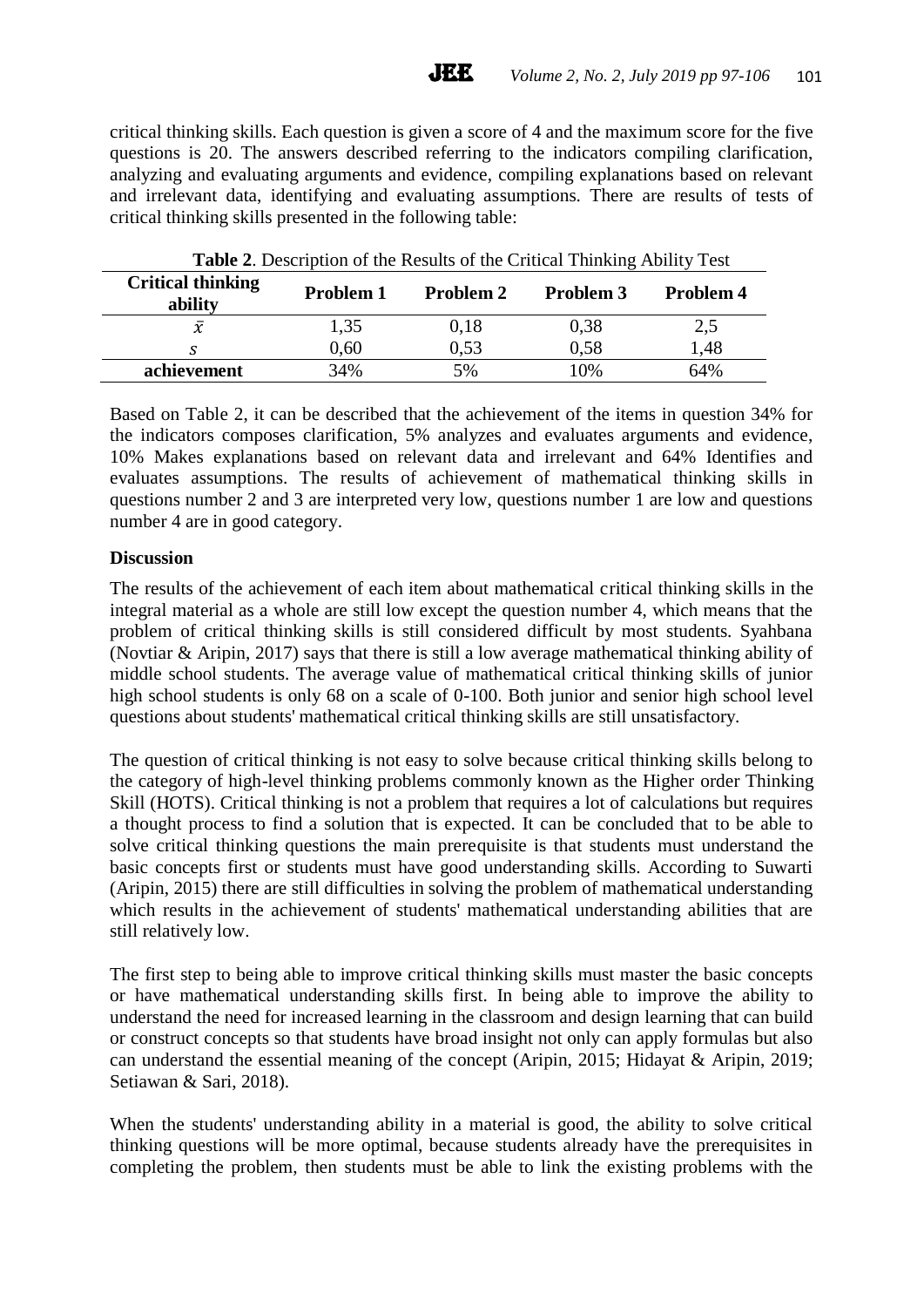concepts that have been understood. But if students do not have a basic understanding of material it will be difficult to solve the problem of critical thinking skills.

In the number one problem, the achievement of students is still low, which is 34%. This question measures students' ability to clarify statements or the process of resolution whether right or wrong. The results of student answers are as follows:

**Figure 1.** Results of Question No.1

It can be seen that one of the students' answers is considered to represent the answers of all students. Most can clarify only the calculation algorithm. Even though the mathematical concept of the integration process on the problem is wrong. Because for multiplication or division operations can not be directly integrated but must be simplified first to form  $f(x) \pm$  $g(x)$  according to the integral nature of course  $\int$ { $f(x) + g(x) dx = \int f(x) dx + \int g(x) dx$  if it cannot be simplified to form  $f(x) + g(x)$  it must use integration techniques.

The answer to question number 1 shows a lack of understanding of students in understanding the integral nature. In the above, answers shows that understanding concepts is very important and a prerequisite for being able to solve critical thinking problems. This is in line with the opinion of Purwasih, Aripin & Fitrianna (2018) that the ability of Higher order mathematical Tingking (HOMT) can be mastered well by students who have a conceptual understanding. Not enough just to understand but must be able to use concepts that are understood to be able to solve problems.

In question number 2 student achievement is very low at 5%. This question measures students' ability to analyze and evaluate arguments and evidence. The results of student answers are as follows: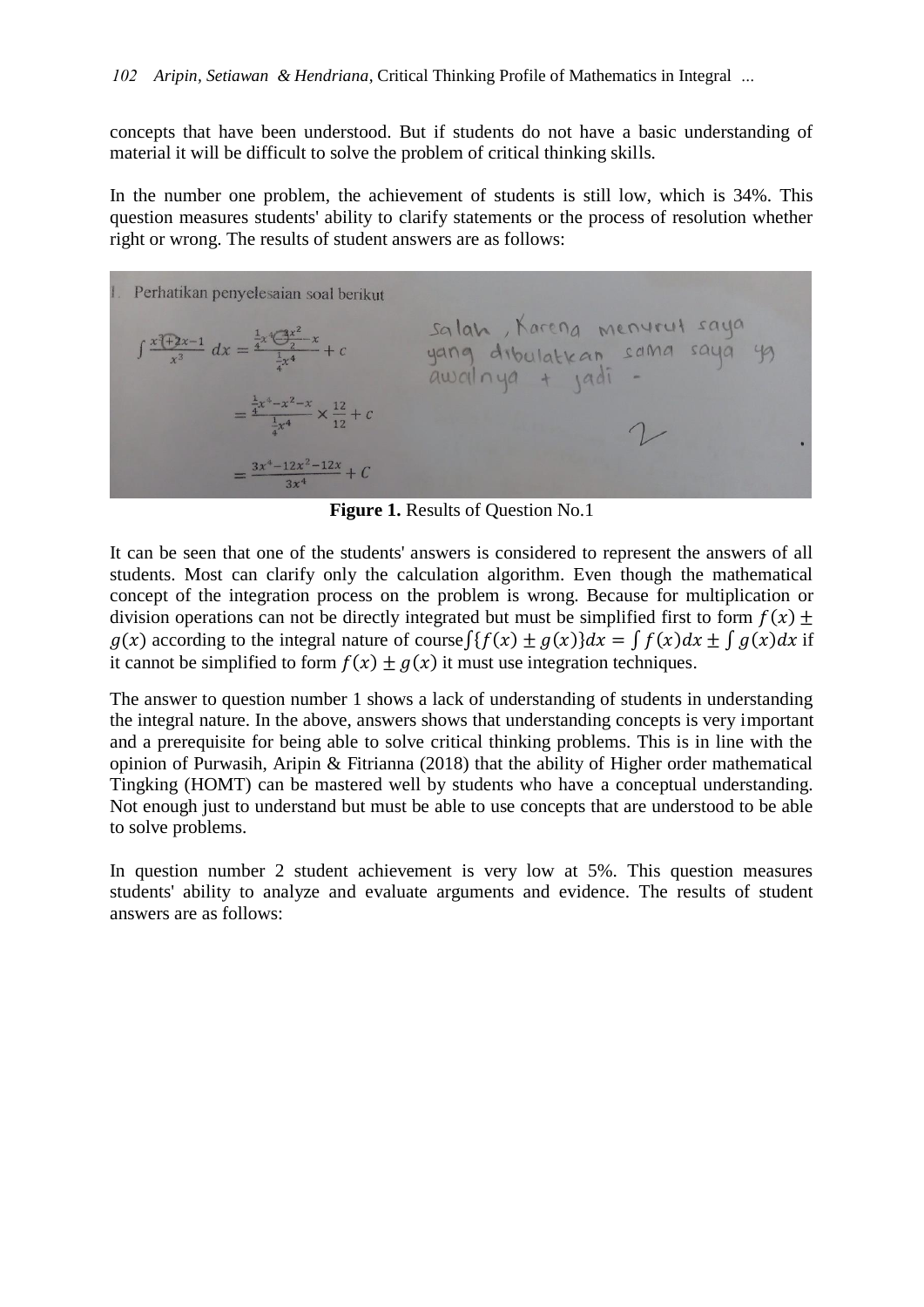$\frac{1}{2}$  Buktikan  $\int x^3 \sqrt[5]{\sqrt[3]{x^5}/x^2 \sqrt[3]{x}} dx$  $x^{4}$  /  $\sqrt[3]{x^{3}x^{2}+1} + C$  $42$  $z_{\rm v}$ 

**JEE** 

**Figure 2.** Results of Question No.2

From Figure 2 it can be concluded that most students cannot answer the question and only a few students can describe using exponent properties but stop in the middle of the road and are not resolved. This happens because students feel that the problem is the most complicated among the others even though it is only necessary to describe the process on the right and describe the left side of the results. Besides, it can also use the concept of integral reasoning, namely the rank added to one and divided by the rank that has been added to one.

The answer to question number 2 shows the lack of fighting the power of students to analyze existing problems with a simple concept and that on average students understand it but because the form of the question seems complicated many students do not write answers. Lack of student fighting power or often referred to as mathematical disposition. The results of the research by Kurniati, Pujiastuti & Kurniasih (2017) critical thinking skills will be able to increase when students have disposition skills and there are still many students who lack confidence, lack of curiosity, have not been diligent in learning which results in mathematical critical thinking being low.

In question number 3 student achievement is very low at 10%. This question measures students' ability to compile explanations based on relevant and irrelevant data. The results of student answers are as follows:

| $\begin{pmatrix} 3 \\ 4 \end{pmatrix}$ $y' = x$ | $Y = 1, 064 - 0.005$ (16.3) |
|-------------------------------------------------|-----------------------------|
| $X = 16.3$                                      | $= 1.064 - 0.081s$          |
|                                                 | = $0.9825$                  |
|                                                 |                             |

**Figure 3.** Results of Question No.3

Figure 3 shows the lack of students in understanding what is being asked and looking for appropriate concepts to solve problems. Besides, most students have not been able to provide an explanation based on relevant data and which are not relevant to be used in solving problems. Students answer this question by directly substituting the value of x to the equation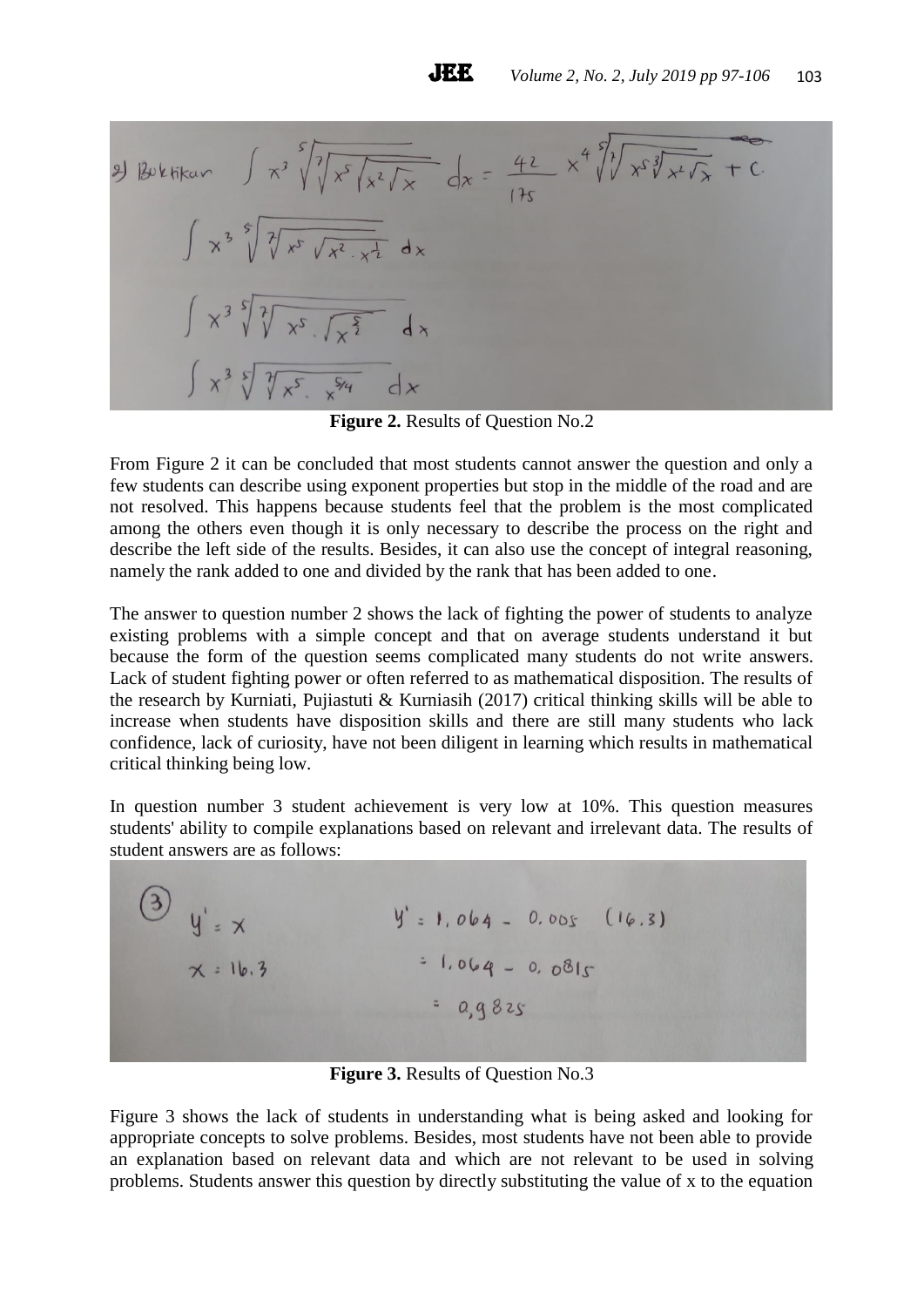in the question, even though the problem is explained that  $y \wedge$  'is the marginal cost while the question is the total cost of the function.

In question number 3, most students do not know the concept of anti-derivative, which in this case is the application form. Besides, students cannot explain the relevant data on the question. To be able to solve this problem students must understand the concept of the situation or problem that exists then look for the right concept then make an explanation with relevant arguments following the relevant concepts. This is in line with the results of Kurniati's research, Pujiastuti & Kurniasih (2017) revealing the development of critical thinking skills when students can make decisions to develop problem-solving plans and do calculations to solve problems with coherence even though there are still a few mistakes.

In question number 4 the achievement of students is good with a percentage of 64%. This question measures students' ability to identify and evaluate assumptions. The results of student answers are as follows:

 $4)$   $(4x (2x - 1)^5 dx$  $9x(2x-1)^{s}$  d Kedua teknik juwabannya sama dan benar  $4 \times (2 \times -1)^6$  +

**Figure 4.** Results of Question No.4

Figure 4 above shows that in general students can answer that question only in the process of identifying problems there are still errors, namely the process of completion with substitution techniques is still wrong because there are still previous variables, namely variable x should substitute it must replace all variables. At the initial step  $u = 2x - 1$ followed by searching  $x = \frac{u}{x}$  $\frac{+1}{2}$  change the value of x in front  $(2x - 1)$ . Furthermore, if the method is continued the results of integrating the substitution will appear to be different from the partial. This is where students must be able to criticize the problem of whether it is the same or different. Of course, in evaluating someone should not be too quick to make decisions but must be thoughtful. The results of Wisesa (2011) research in making decisions will involve thinking reasoning processes in which collaborating moral awareness and metacognitive abilities that will be realized in the auction process as an implementation in taking decisions..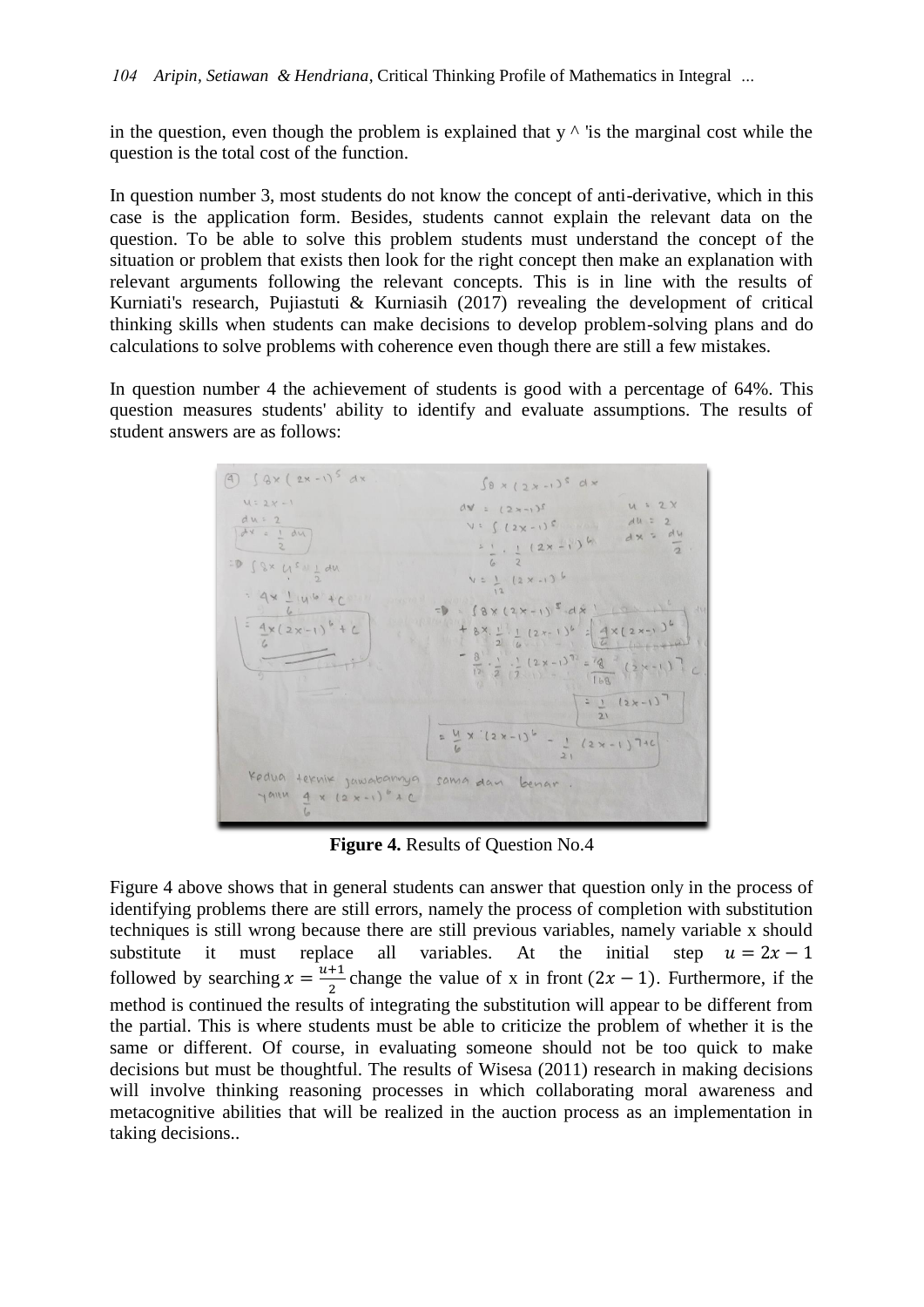105

If students simplify one method either substitution or partial method, the results of the two integrations will be the same. In this question students must identify clearly and thoroughly because they will make a mistake in conclusions, then besides evaluating the results of the answers also require critical thinking in making conclusions. Sumakim (Novtiar & Aripin, 2017) emphasizes the ability to think critically mathematically is very important for students because with this skill students can be rational in choosing a variety of alternative ways the best that must be done to make decisions. Then teaching students the ability to think critically mathematically needs to be done so that they can look at problems and find the best solutions in everyday life.

**JEE** 

# **CONCLUSION**

Based on the results of the results of the research and discussion above the researchers concluded that the average achievement test of students' mathematical critical thinking skills as a whole is still relatively low in the percentage of each indicator, 34% for indicators compiling clarification, 5% analyzing and evaluating arguments and evidence, 10% based on relevant data and irrelevant and 64% identifying and evaluating assumptions. Besides, it is important to continue to multiply and develop mathematical critical thinking skills so that people can always be critical and able to solve their life problems.

#### **ACKNOWLEDGMENTS**

The researcher was very aware when the compilers of this article could not complete without the cooperation of various parties. Therefore, on this occasion, the researchers were very grateful to IKIP Siliwangi who provided the opportunity to research by receiving a competitive research grant funded by IKIP Siliwangi. For all the support from various related parties, we say thank you.

#### **REFERENCES**

- Aripin, U. (2015). Meningkatkan kemampuan pemahaman matematik siswa SMP melalui pendekatan pembelajaran berbasis masalah. *P2M STKIP Siliwangi*, *2*(1), 120-127.
- Herdiman, I., Nurismadanti, I. F., Rengganis, P., & Maryani, N. (2018). Kemampuan berpikir kritis matematik siswa SMP pada materi lingkaran. *Prisma*, *7*(1), 1–10.
- Hidayat, W. (2012). Meningkatkan Kemampuan Berpikir Kritis dan Kreatif Matematik Siswa SMA Melalui Pembelajaran Kooperatif Think-Talk-Write (TTW). Prosiding Seminar Nasional FPMIPA Uiversitas Negeri Yogyakarta.
- Hidayat, W., & Aripin, U. (2019, February). The improvement of students' mathematical understanding ability influenced from argument-driven inquiry learning. In *Journal of Physics: Conference Series* (Vol. 1157, No. 3, p. 032085). IOP Publishing.
- Kurniati, I. W., Pujiastuti, E., & Kurniasih, A. W. (2017). Model Pembelajaran Discovery Learning Berbantuan Smart Sticker untuk Meningkatkan Disposisi Matematik dan Kemampuan Berpikir Kritis. *Kreano, Jurnal Matematika Kreatif-Inovatif*, *8*(2), 109- 118.